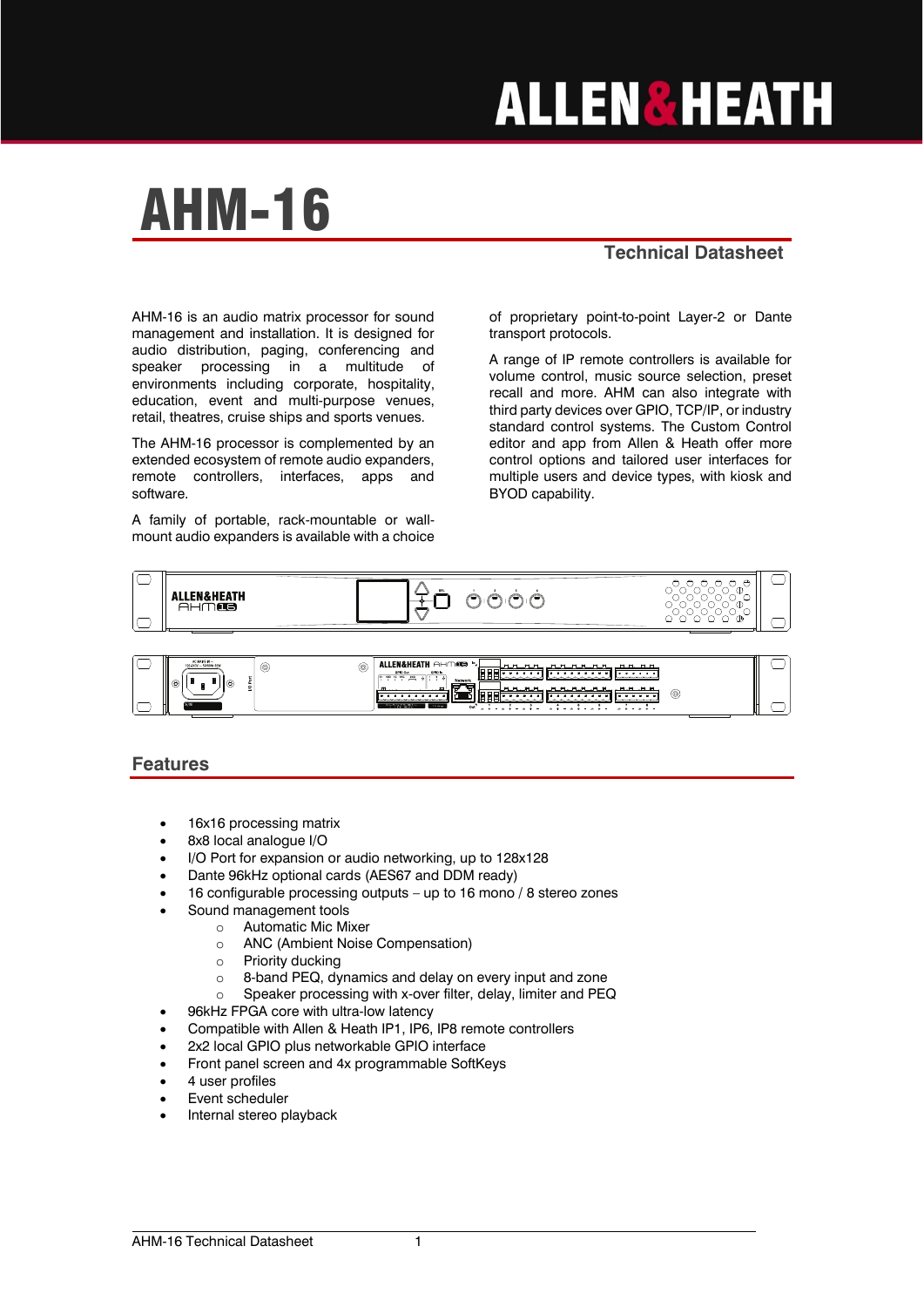#### **A&E Specification**

The unit shall be a 1u rack-mountable digital matrix processor, capable of 16 input channels and 16 output channels, all independently assigned.

The unit shall operate at 96kHz sample rate and employ FPGA technology for digital signal processing. The system latency from analogue input to output shall not exceed 1ms.

All input channels shall be configurable mono/stereo and have access to any local or remote input. Output channels shall be configurable as mono/stereo zones or as speaker processing outputs with 2, 3 or 4-way Crossovers, allowing up to 16 mono zones / 8 stereo zones, or any combination of zones and speaker processing outputs not exceeding 16 total channels.

All input channels shall provide the following processing: Trim, Polarity, Gate, Insert point, 8 band Parametric EQ, Compressor, Delay and Automatic Mic Mixing (AMM).

All zones shall provide the following processing: Source Selector, Insert point, 8-band Parametric EQ, 28-band GEQ, Compressor, Delay, Ambient Noise Compensation (ANC) and Limiter.

All speaker processing outputs shall provide the following processing: Crossover filters with selectable filter type and slope, PEQ/GEQ, Delay and Limiter.

All output channels shall be routable to any local or remote output.

The 8-band Parametric EQ shall provide Bell, Constant Q, Shelving, LPF, HPF and Notch filter types selectable per band.

The unit shall have 8 balanced inputs on pluggable Phoenix terminal blocks. Each input shall have independent gain control with  $+60dB$ of gain, a -20dB active PAD and +48V phantom power.

The unit shall have 8 balanced outputs on pluggable Phoenix terminal blocks with a nominal level of  $+4dBu$ .

The routing matrix mixer shall be capable of mixing all inputs to all zones, as well as all zones to other zones.

The unit shall provide Automatic Mic Mixing (AMM) of up to 16 microphone sources. The AMM shall be capable of running in classic gain sharing mode or optionally as a NOM (Number of Open Microphones) algorithm.

An RJ45 Control Network port shall be provided on the rear of the unit for connection to System

Manager software, IP remote controllers, Custom Control app and TCP control.

One 128x128 I/O port for optional digital interface modules shall be provided. A Dante optional module shall provide a minimum of 32x32 I/O at 96kHz, and be compliant with AES67 and Dante Domain Manager. An SLink optional module shall be available for Ethernet audio expansion, supporting multiple Audio-over-Ethernet protocols and providing access to up to 128x128 I/O.

The unit shall provide the facility to save 500 presets. The presets shall be nameable and a descriptive text entry per preset provided. A crossfade of up to 20 seconds shall be available to apply to any combination of Inputs, Zones, Groups, Input/Zone Crosspoints and Zone/Zone Crosspoints.

The unit shall provide the facility to save 50 events. The events shall be nameable and should allow for the scheduled recall of presets at a specified time on specific days, or every day, with the option for the event to be triggered repeatedly or just once.

The unit shall allow the creation and storage of up to 4 user profiles, each with an editable name and password.

The unit shall allow the connection of two general purpose inputs, and two general purpose relay outputs, via pluggable Phoenix connectors on the rear of the chassis. Each input connector shall allow analogue control of Mutes, Levels, Preset Recall, Custom MIDI via a 0-10V control signal. Output 1 shall support normally closed and normally open operation, and output 2 shall support normally open operation. The outputs shall be configurable to respond to Mutes, Preset Recalls, and Level Sensing. An optional 8x8 networkable GPIO interface shall be available for expansion of the GPIO functionality.

Networkable, PoE-enabled remote controllers shall be available to complement the unit, including wallplate controllers in both US and EU formats, and desktop controllers with a minimum of 8 motorised faders and 8 LCD displays.

The unit shall have an integrated power supply accepting AC mains voltages of 100-240V, 50/60Hz, 65W max via an earthed 3-pin IEC male connector mounted on the rear chassis.

The unit shall be the Allen & Heath AHM-16.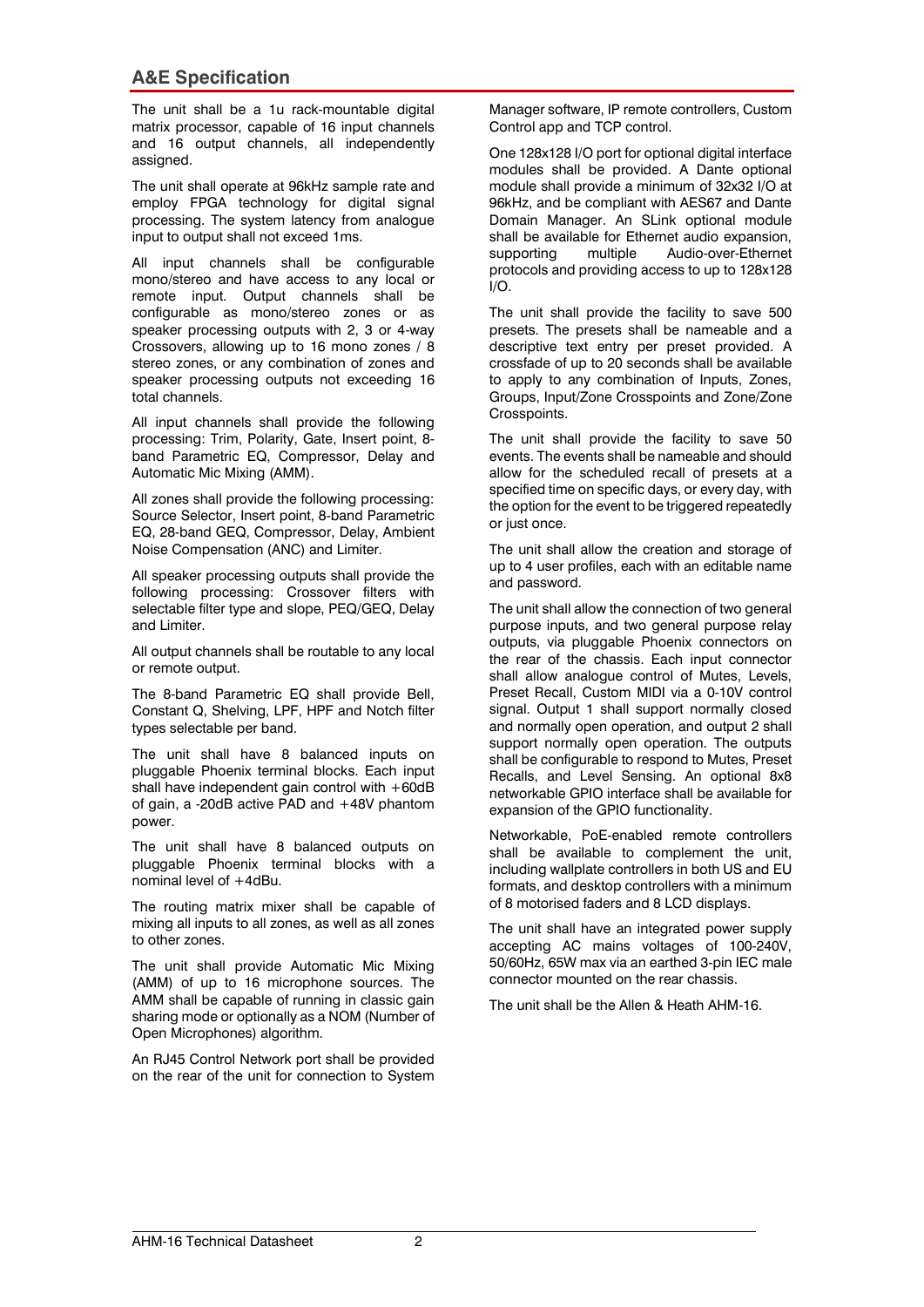



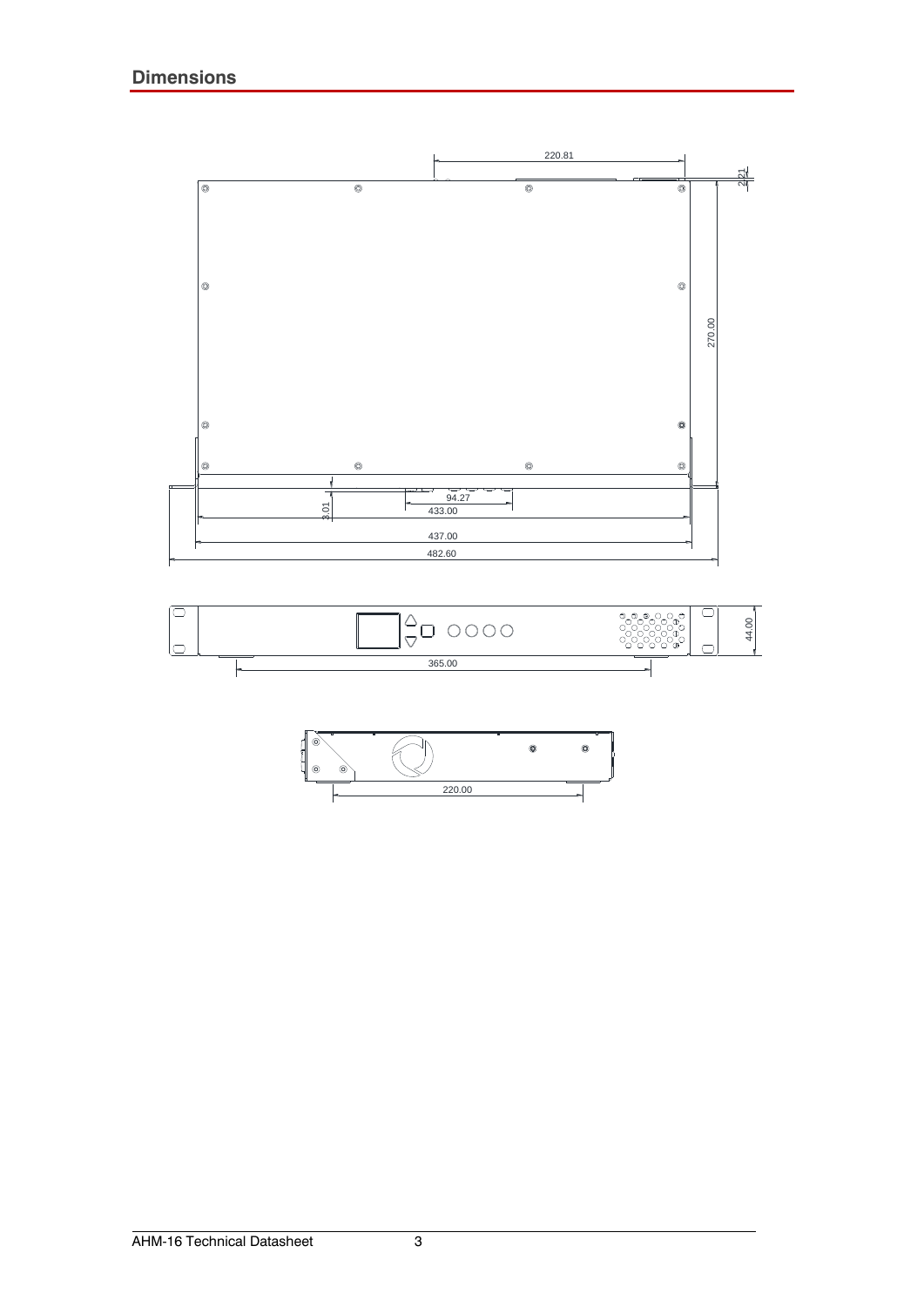#### **Technical specs**

| <b>Inputs</b>                           |                                                                                   | <b>System</b>                                                                              |                                                 |
|-----------------------------------------|-----------------------------------------------------------------------------------|--------------------------------------------------------------------------------------------|-------------------------------------------------|
| <b>Mic/Line Inputs</b>                  | Balanced, +48V phantom power                                                      | Measured balanced XLR in to XLR out, 20-20kHz, +5dB Gain,<br>Pad out, signal @ 0dB (meter) |                                                 |
| Mic/Line Preamp                         | Fully recallable                                                                  | <b>Dynamic Range</b>                                                                       | 108dB                                           |
| <b>Input Sensitivity</b>                | $-60$ to $+15$ dBu                                                                | System Signal to Noise                                                                     | $-92dB$                                         |
| Analogue Gain                           | $+5$ to $+60$ dB, 1dB steps                                                       | <b>Frequency Response</b>                                                                  | $20$ Hz - $20$ kHz + 0/-0.5dB                   |
| Pad                                     | -20dB Active PAD                                                                  | THD $+N$ (analogue in to<br>out)                                                           | $0.005\%$ @ +16dBu output, 1kHz<br>$+5$ dB gain |
| Maximum Input Level                     | $+30$ dBu (PAD in)                                                                | Headroom                                                                                   | $+18dB$                                         |
| Input Impedance                         | $>3k\Omega$ (Pad out), $>8k\Omega$ (Pad in)                                       | Sampling Rate                                                                              | $96kHz +/- 20$ PPM                              |
| Mic EIN                                 | $-127$ dB with 150 $\Omega$ source                                                |                                                                                            |                                                 |
|                                         |                                                                                   | <b>Acoustic Noise</b>                                                                      | Typical loading, 22 deg C ambient               |
|                                         |                                                                                   | No I/O Port installed                                                                      | 31dBA                                           |
| <b>Outputs</b>                          |                                                                                   | With I/O Port installed                                                                    | 33dBA                                           |
| <b>Analogue Outputs</b>                 | Balanced, Relay protected                                                         |                                                                                            |                                                 |
| Output Impedance                        | $< 75\Omega$                                                                      |                                                                                            |                                                 |
| Nominal Output                          | $+4$ dBu = 0dB meter reading                                                      |                                                                                            |                                                 |
| Maximum Output Level                    | $+21$ dBu                                                                         |                                                                                            |                                                 |
| <b>Residual Output Noise</b>            | -92dBu (muted, 22-22kHz)                                                          |                                                                                            |                                                 |
| <b>Dimensions and</b><br><b>Weights</b> |                                                                                   |                                                                                            |                                                 |
|                                         |                                                                                   | <b>Operating Temperature</b>                                                               | 0 deg C to 40 deg C                             |
| <b>Unboxed</b>                          | Width x Depth x Height x Weight                                                   | Range                                                                                      | (32 deg F to 104 deg F)                         |
| AHM-16                                  | 482.6mm x 270mm x 44mm x 3.8kg<br>$(19" \times 10.6" \times 1.7" \times 8.4$ lbs) | <b>Mains Power</b>                                                                         | 100-240V AC, 50-60Hz, 65W max                   |
| <b>Boxed</b>                            |                                                                                   |                                                                                            |                                                 |
| <b>AHM-16</b>                           | 555 x 385 x 150 mm x 5.1kg<br>(21.8" x 15.2" x 5.9" x 11.2lbs)                    |                                                                                            |                                                 |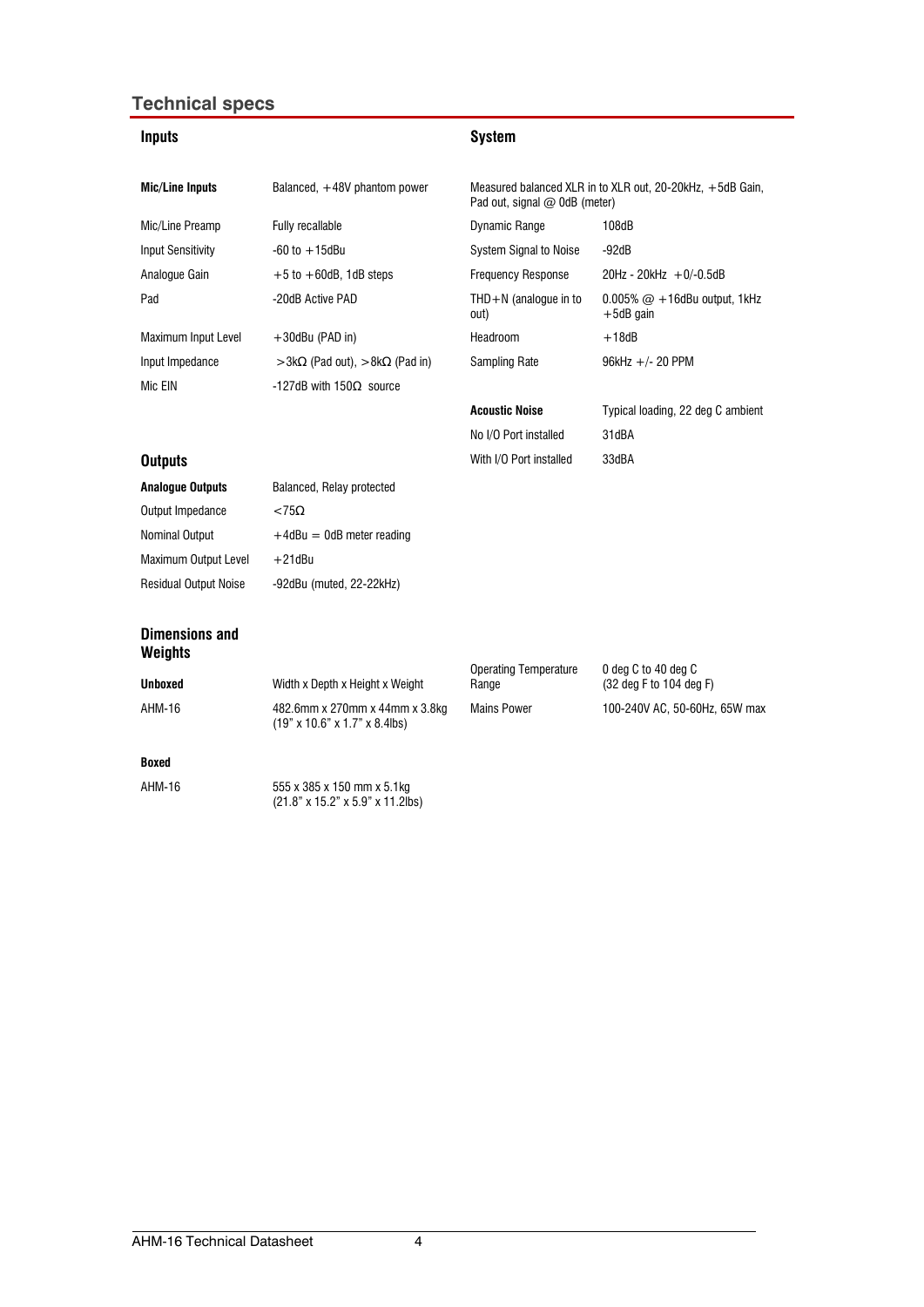### **Processing specs**

| <b>Input Processing</b>     |                                                                                    | <b>Zone Processing</b>              |                                                                                                          |
|-----------------------------|------------------------------------------------------------------------------------|-------------------------------------|----------------------------------------------------------------------------------------------------------|
| 16 Input Channels           | Configurable mono or stereo                                                        | Up to 16 Zones                      | Configurable mono or stereo                                                                              |
| <b>Trim</b>                 | $+/-24dB$ digital trim                                                             | <b>Source Selector</b>              | Up to 20 sources, variable<br>level. Fade In and Fade Out<br>time < 20s                                  |
| <b>Polarity</b>             | Normal/Reverse                                                                     | <b>Insert</b>                       | $ln/Out, +4dBu/-10dBV$ level                                                                             |
| <b>Stereo Width Control</b> | L/R, R/L, L -Pol/R, R -Pol/L, Mono,<br>$L/L$ , R,R, M/S                            | <b>GEQ</b>                          | 28 bands $31Hz - 16kHz$ , $+/-12dB$ ,<br>constant-Q                                                      |
| Gate                        |                                                                                    | <b>PEQ</b>                          | See Input Processing                                                                                     |
| Sidechain                   | Self-key or source selectable, with<br>12dB/octave Lo-Pass and Hi-Pass             | <b>Compressor</b>                   | See Input Processing                                                                                     |
| Threshold                   | $-72$ dBu to $+12$ dBu                                                             | <b>Delay</b>                        | Up to 683ms                                                                                              |
| Depth                       | $0$ to 60 dB                                                                       | <b>ANC</b>                          |                                                                                                          |
| Attack                      | 50us to 300ms                                                                      | Ambient Level                       | Selectable source and metering point,<br>Gain Differential -18dB to 40dB                                 |
| Hold                        | 10 <sub>ms</sub> to 5s                                                             | Gap                                 | Selectable source and metering point,<br>Threshold -62dB to -20dB, Time 0-<br>5000ms                     |
| Release                     | 10 <sub>ms</sub> to 1 <sub>s</sub>                                                 | <b>Gain Element</b>                 | Min / Max Gain, Rate 0-30dB/s                                                                            |
| Insert                      | $ln/Out. + 4dBu/-10dBV$ level                                                      | Limiter                             | Variable Threshold, Attack and<br>Release                                                                |
| <b>PEQ</b>                  |                                                                                    |                                     |                                                                                                          |
| <b>Type</b>                 | 8-Band fully parametric, $+/-15dB$                                                 | <b>Speaker</b><br><b>Processing</b> |                                                                                                          |
| Band 1 - 8                  | Selectable LF/HF Shelving, Bell<br>(variable or constant Q), Hi-Pass / Lo-<br>Pass | <b>Crossovers</b>                   | Configurable 2, 3, 4 way                                                                                 |
| <b>Bell Width</b>           | $0.50 - 6.00 Q$                                                                    | <b>Filters</b>                      | Asymmetrical, selectable 1 <sup>st</sup> order,<br>Butterworth 12/18/24 db/octave, LR<br>12/24 dB/octave |
| <b>Shelving Type</b>        | <b>Classic Baxandall</b>                                                           | EQ.                                 | 4-Band fully parametric, or 28 band<br>GEQ                                                               |
| Hi-Pass, Lo-Pass Filter     | 12dB/octave                                                                        | <b>Delay</b>                        | Up to 683ms                                                                                              |
| Compressor                  | Peak or RMS sensing                                                                | Limiter                             | See Zone Processing                                                                                      |
| Sidechain                   | Self-key or source selectable, with<br>12dB/octave Lo-Pass and Hi-Pass             |                                     |                                                                                                          |
| Threshold                   | -46dBu to 18dBu                                                                    | <b>AMM</b>                          |                                                                                                          |
| Compressor parameters       | Threshold, Ratio, Attack, Release                                                  | Channels (AHM-16)                   | 1x16                                                                                                     |
|                             |                                                                                    | Channels (AHM-32)                   | 1x32, 2x 16 or 4x 8                                                                                      |
| <b>Delay</b>                | Up to 683ms                                                                        | Modes                               | D-Classic gain sharing or NOM                                                                            |